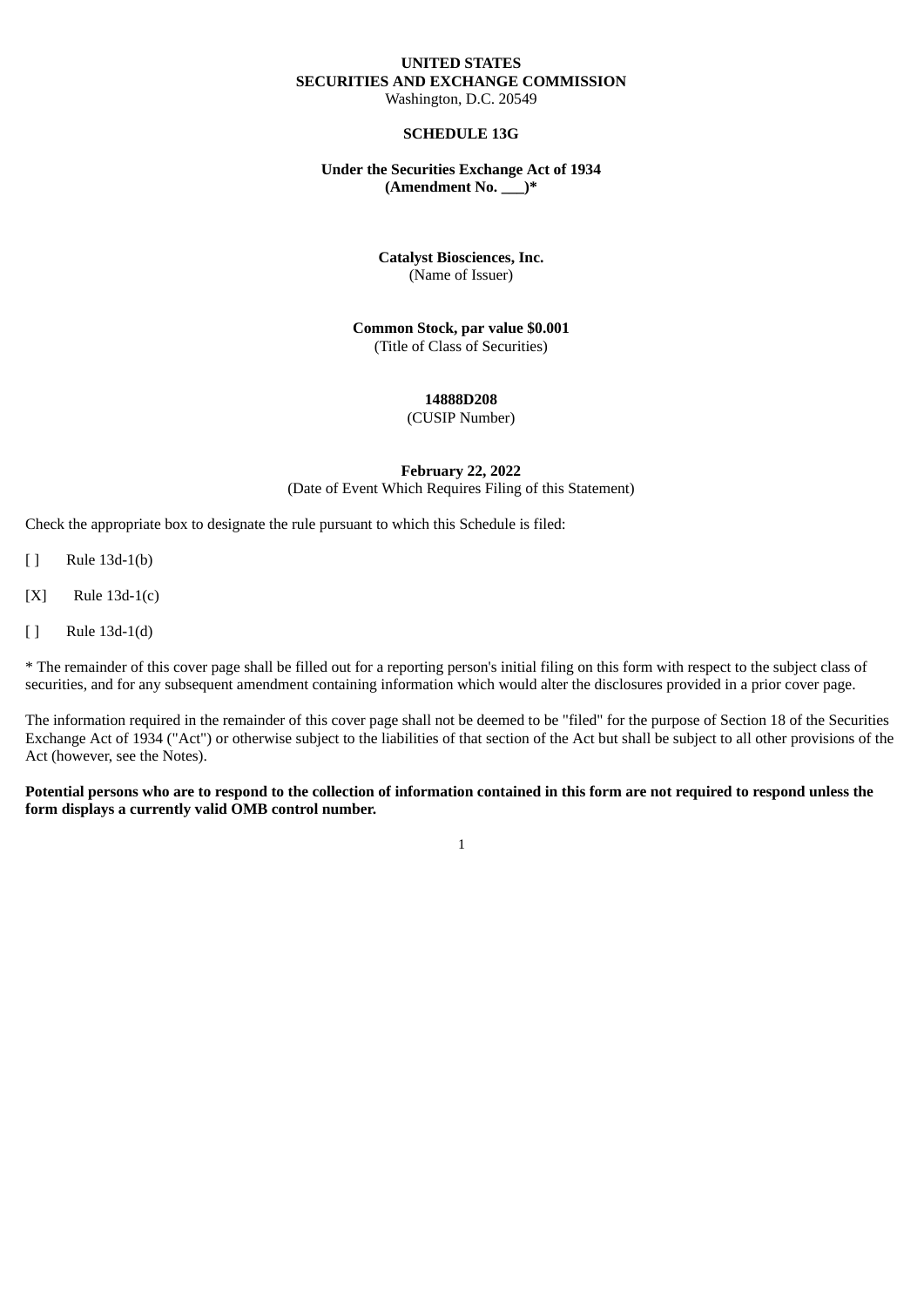1. Names of Reporting Persons.

# **Laurence W. Lytton**

- 2. Check the Appropriate Box if a Member of a Group (See Instructions)
	- (a) \_\_\_\_\_\_
	- (b) \_\_\_\_\_\_
- 3. SEC Use Only
- 4. Citizenship or Place of Organization **USA**

| Number of             | 5. Sole Voting Power 1,864,115      |  |
|-----------------------|-------------------------------------|--|
| Shares                |                                     |  |
| Beneficially          | 6. Shared Voting Power 0            |  |
| Owned by              |                                     |  |
| <b>Each Reporting</b> | 7. Sole Dispositive Power 1,864,115 |  |
| Person With:          | 8. Shared Dispositive Power 0       |  |
|                       |                                     |  |

- 9. Aggregate Amount Beneficially Owned by Each Reporting Person **1,864,115**
- 10. Check if the Aggregate Amount in Row (9) Excludes Certain Shares (See Instructions) **\_\_\_\_\_\_**
- 11. Percent of Class Represented by Amount in Row (9) **5.9%**
- 12. Type of Reporting Person (See Instructions) **IN**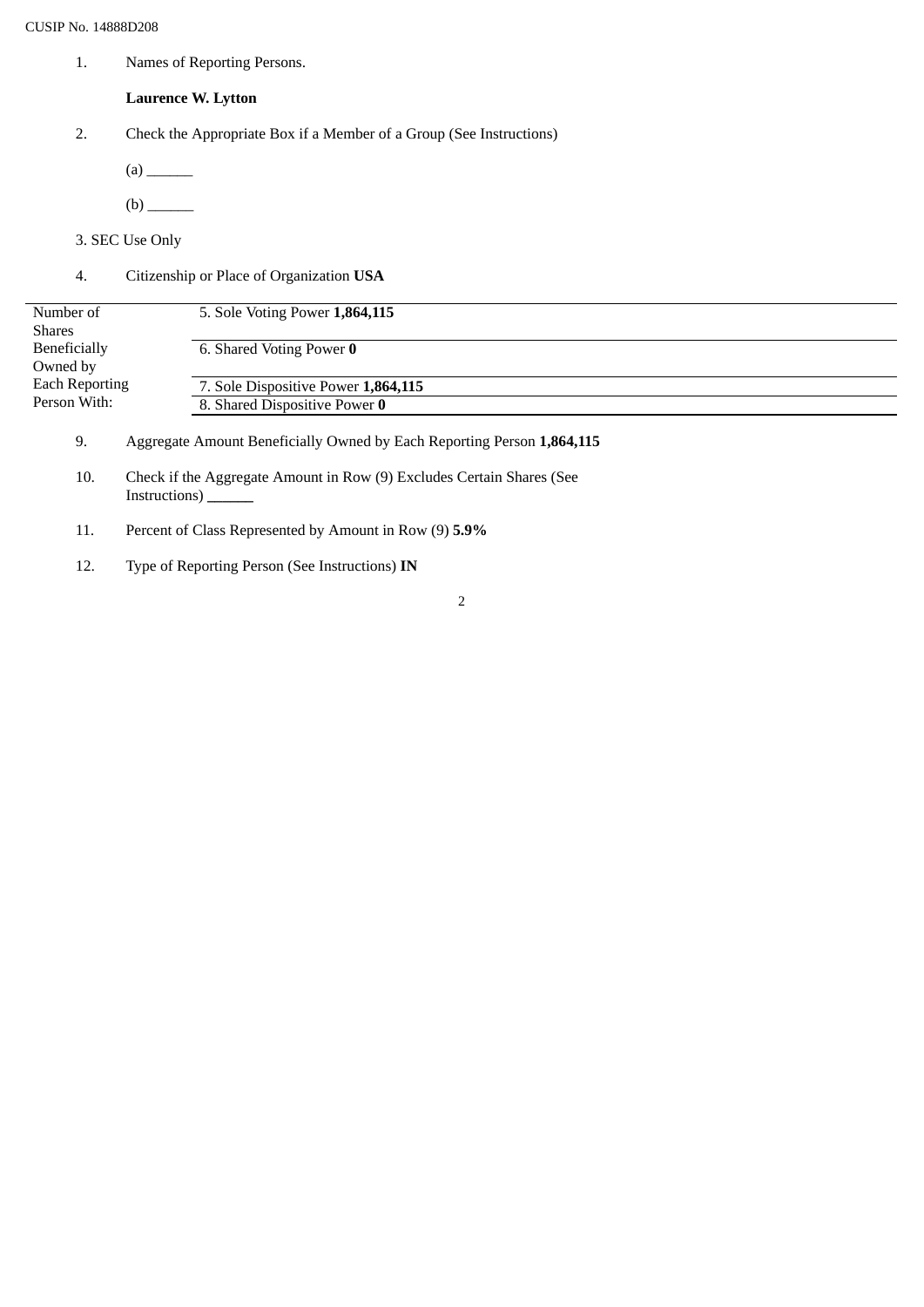CUSIP No. 14888D208 **Item 1.**

(a) Name of Issuer

**Catalyst Biosciences, Inc.**

(b) Address of Issuer's Principal Executive Offices

**611 Gateway Blvd., Suite 710, South San Francisco, CA 94080**

## **Item 2.**

(a) The names of the persons filing this statement are:

**Laurence W. Lytton**

(b) The principal business office of the Filers is located at:

#### **467 Central Park West New York, NY 10025**

- (c) For citizenship of Filers, see Item 4 of the cover sheet for each Filer.
- (d) This statement relates to shares of Common Stock, par value \$0.001 of the Issuer (the "Stock").
- (e) The CUSIP number of the Issuer is: **14888D208**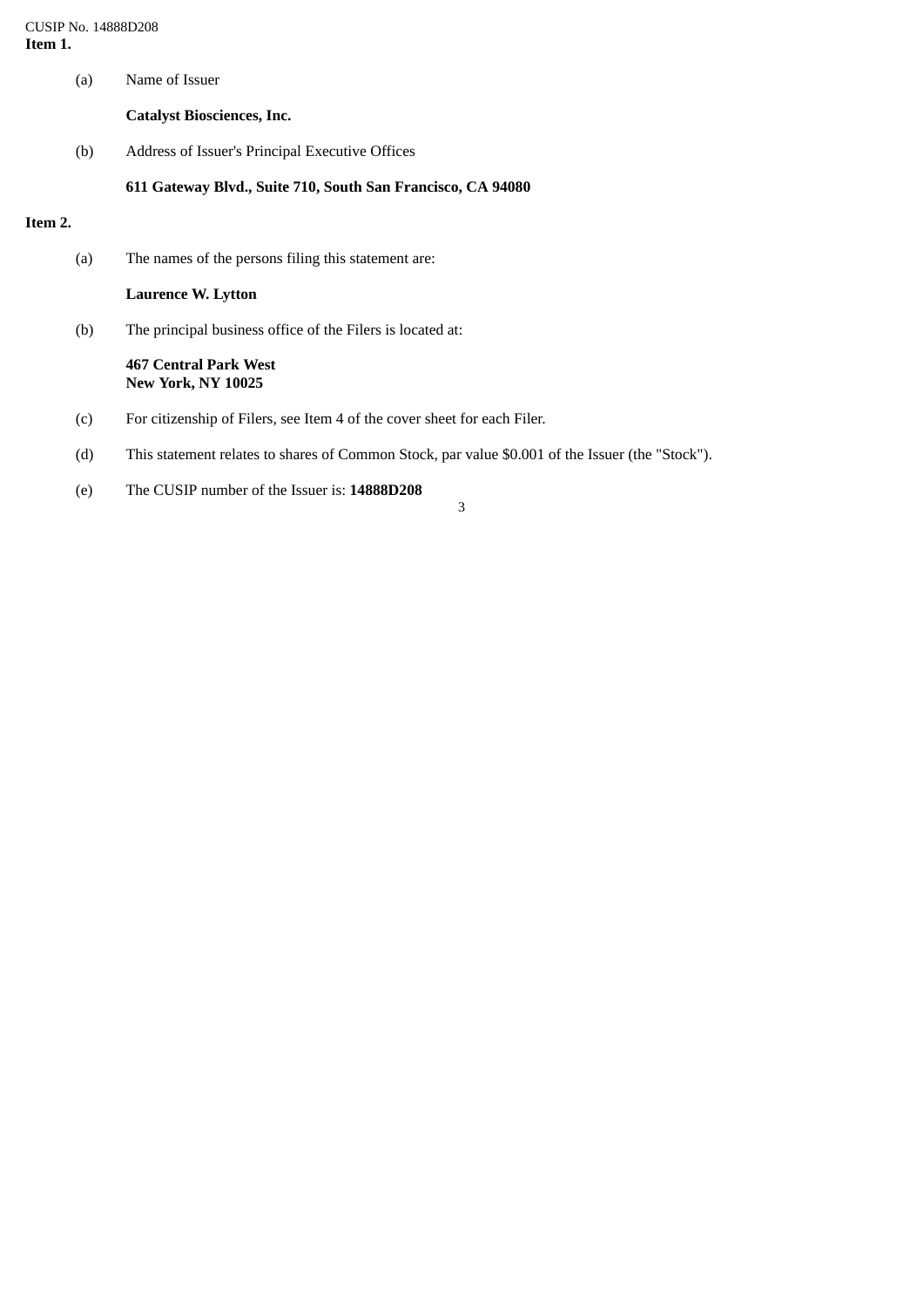| CUSIP No. 14888D208<br>Item 3. | If this statement is filed pursuant to rule $240.13d-1(b)$ or $240.13d-2(b)$ or (c), check whether the person filing is a:                                              |
|--------------------------------|-------------------------------------------------------------------------------------------------------------------------------------------------------------------------|
| (a)                            | [ ] Broker or dealer registered under section 15 of the Act (15 U.S.C. 780).                                                                                            |
| (b)                            | [ ] Bank as defined in section 3(a)(6) of the Act (15 U.S.C. 78c).                                                                                                      |
| (c)                            | [ ] Insurance company as defined in section 3(a)(19) of the Act (15 U.S.C. 78c).                                                                                        |
| (d)                            | [ ] Investment company registered under section 8 of the Investment Company Act of 1940 (15 U.S.C. 80a-8).                                                              |
| (e)                            | [ ] An investment adviser in accordance with section 240.13d-1(b)(1)(ii)(E).                                                                                            |
| (f)                            | [ ] An employee benefit plan or endowment fund in accordance with section $240.13d-1(b)(1)(ii)(F)$ .                                                                    |
| (g)                            | $[$ A parent holding company or control person in accordance with 240.13d-1(b)(1)(ii)(G)                                                                                |
| (h)                            | [ ] A savings association as defined in section 3(b) of the Federal Deposit Insurance Act (12 U.S.C. 1813).                                                             |
| (i)                            | $\lceil$ A church plan that is excluded from the definition of an investment company under section 3(c)(14) of the<br>Investment Company Act of 1940 (15 U.S.C. 80a-3). |
| (i)                            | [ ] A non-U.S. institution in accordance with §240.13d-1(b)(ii)(J).                                                                                                     |
| (k)                            | [ ] Group, in accordance with Rule $13d-1(b)(1)(ii)(K)$ .                                                                                                               |
|                                | If filing as a non-U.S. institution in accordance with $\S 240.13d-1(b)(1)(ii)(J)$ , please specify the type of institution                                             |

# **Item 4. Ownership.**

See Items 5-9 and 11 of the cover page.

## **Item 5. Ownership of Five Percent or Less of a Class**

If this statement is being filed to report the fact that as of the date hereof the reporting person has ceased to be the beneficial owner of more than five percent of the class of securities, check the following [ ].

# **Item 6. Ownership of More than Five Percent on Behalf of Another Person.**

\_\_\_\_\_\_\_\_\_\_\_\_\_\_\_\_\_\_\_\_\_\_\_\_\_\_\_\_\_\_\_\_\_\_\_\_\_\_\_\_\_\_\_\_\_\_\_\_\_\_\_\_\_\_\_\_\_\_\_\_\_\_\_.

Not applicable.